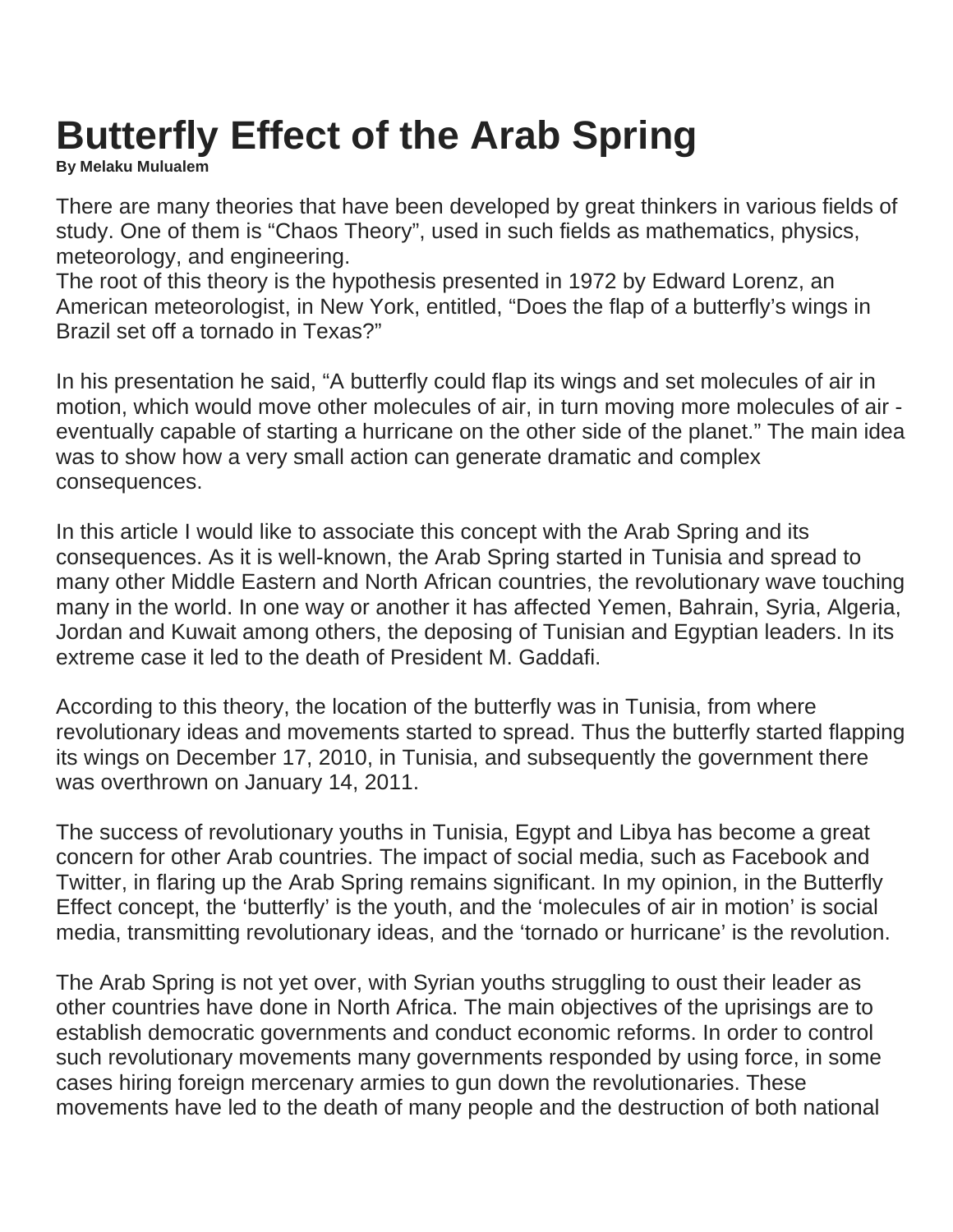and individual property.

The revolution has alerted other Arab countries to take their own measures. For instance, in 2011 the Saudi government began spending USD 130 billion to pump up civil servant salaries (paying two extra months), promising to build 500,000 additional units of low-income housing, and substantially increasing its financial support for religious organizations.

Similarly, the government of Kuwait has "increased civil servant salaries by 115 percent, at a cost of more than US one billion, and given a cash handout of Kuwaiti Dinar (KD) 1000 to its citizens, while promising free distribution of foodstuffs for fourteen months, at an additional cost of US five billion". Other Arab countries have also given concessions to their people so as to neutralize the wave of revolution in the region. The fact of the matter is that people wanted to change the regime, but the regime also wanted to change the people.

Recently Saudi Arabia started expelling illegal migrant workers, with the BBC reporting that about one million illegal Bangladeshis, Indians, Filipinos, Nepalese, Pakistanis and Yemenis have left the country in the past three months. According to various sources, the main reason for this is to give wider job opportunities to its citizens, so that the youths would not follow the example set by the Arab Spring movement. In turn this measure would increase the lifespan of the monarchical rule in Saudi Arabia.

From this measure it is clear that foreigners have become scapegoats for the domestic problems of the country. One can also argue that other Arab countries will follow in the footsteps of the government of Saudi Arabia in protecting uprisings in their countries. If this happened many illegal migrant workers would suffer, and it would be a great challenge to many African and Asian countries.

In my opinion it is preferable to conduct political and economic reform rather than make foreigners the scapegoat for domestic problems. Chasing out foreigners is a "political painkiller" for a shakable government. It can give temporary relief, but it can't alleviate the long-term social, economic and political problems.

Violations of human rights are clearly being seen in the expulsion of foreigners from Saudi Arabia, while citizens from many countries, including Ethiopia, have been shot and killed or are suffering in Saudi prisons. The returnees have also lost money and property while they were in custody.

In response to the measures of the Saudi administration, the Ethiopian government has